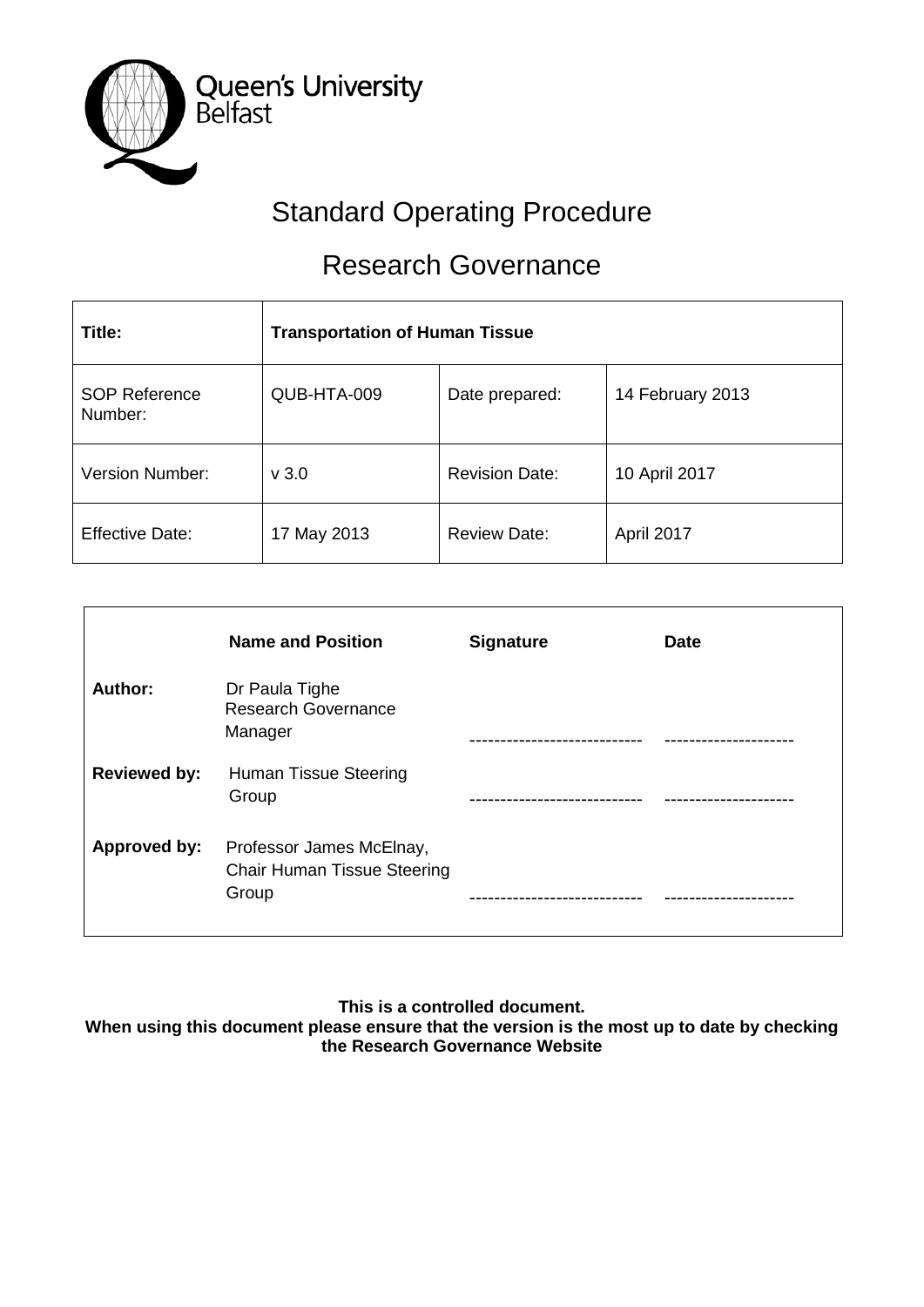# Revision Log

| <b>Previous Version</b><br>number | Date of<br>Review/Modification | Reason for<br>Review/Modification                                                               | <b>New Version Number</b> |
|-----------------------------------|--------------------------------|-------------------------------------------------------------------------------------------------|---------------------------|
| QUB-HTA-011/01                    | 14/02/2013                     | Rewrite because of<br>integration to Research<br>Governance                                     | v1.0                      |
| Final $v$ 1.0                     | 17/01/2015                     | <b>Periodic Review</b>                                                                          | Final $v$ 2.0             |
| Final $v2.0$                      | 10/04/2017                     | Review in response to<br>Human Tissue Authority's<br>Codes of Practice and<br>Standards update. | Final $v3.0$              |
|                                   |                                |                                                                                                 |                           |
|                                   |                                |                                                                                                 |                           |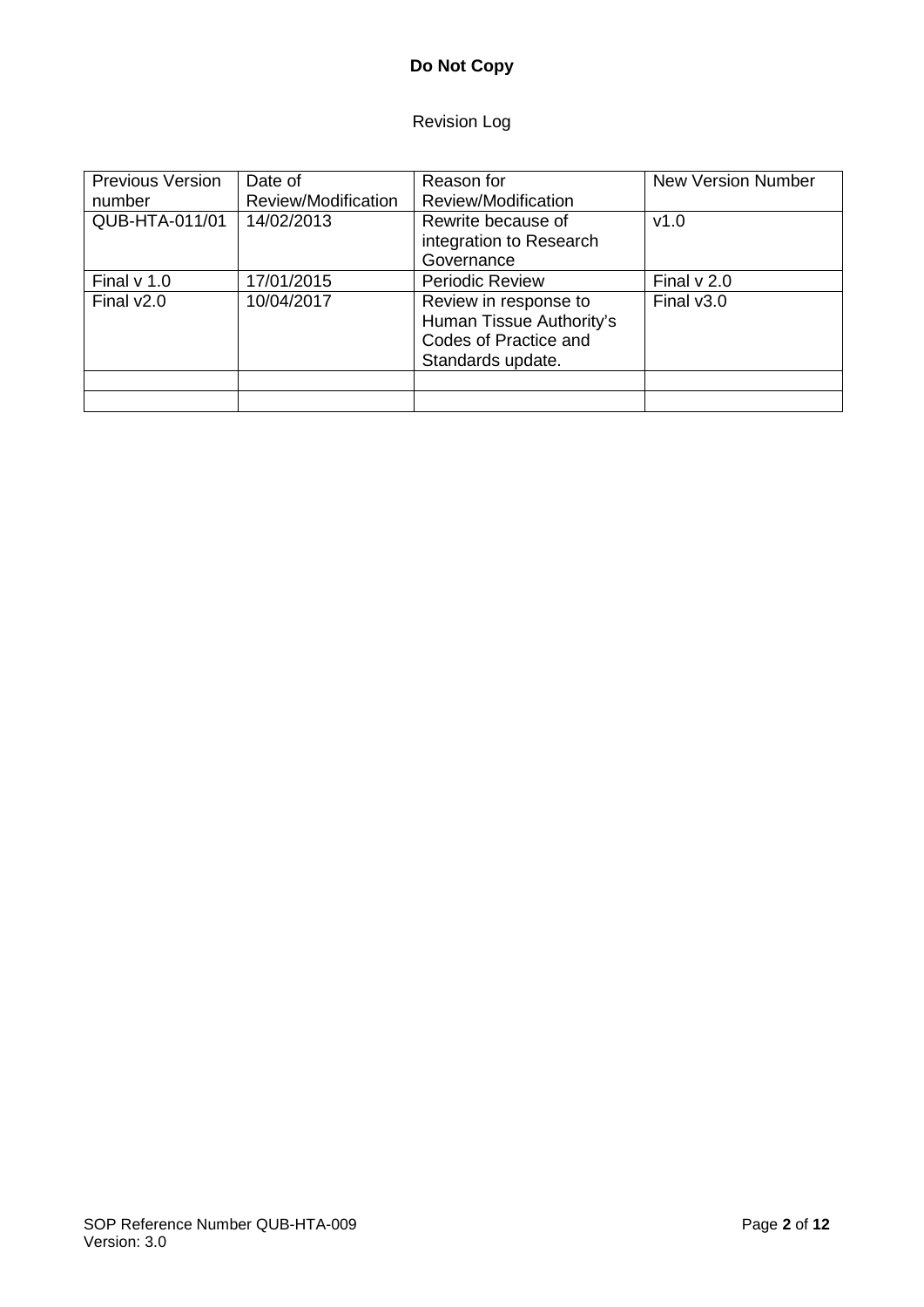#### **1. Purpose**

This Standard Operating Procedure (SOP) describes the processes required for the transportation of human tissue as defined by the Human Tissue Act 2004 (HT Act).

#### **2. Introduction**

The HT Act came into force on the 1 September 2006 and provides a framework for regulation of research involving the removal, storage, use and disposal of human tissue. Relevant material must be packaged and transported in accordance with any applicable regulations for hazardous material. This SOP should be read in conjunction with the Human Tissue Authority (HTA) Code of Practice and Standards E Research. .

#### **3. Scope**

This SOP applies to all members of University staff; both academic and support staff as defined by Statute 1 and including honorary staff and students who are involved in the transportation of relevant material in the areas under the HTA research licences at Queen's University Belfast.

Note: Human tissue samples collected as part of a clinical trial of an investigative medicinal product (CTIMP) or samples acquired from the Northern Ireland Biobank will have their own procedures and requirements and should not follow this SOP.

#### **4. Responsibilities**

#### **4.1 Designated Individual**

The Designated Individual (DI) is responsible for ensuring that appropriate transportation procedures are in place and that the storage premises are suitable as required by the terms of the HTA licence**.**

#### **4.2 Person Designated**

The Person Designated (PD) is responsible for referring researchers to the IATA trained member of staff for his/her area as appropriate.

#### **4.3 Chief Investigator or Custodian**

The Chief Investigator (CI) or custodian of the material is responsible for contacting the IATA trained member of staff for his/her area to ensure all relevant material is transported appropriately in accordance with this SOP and any applicable legislation. The CI or custodian must ensure that any individuals delegated responsibilities related to the transportation of human tissue are suitably trained to undertake the tasks.

#### **4.4 Researcher and Support Staff**

The researcher and/or other support staff delegated the tasks related to the transportation of human tissue samples must ensure that these tasks are carried out in accordance with this SOP and any applicable legislation.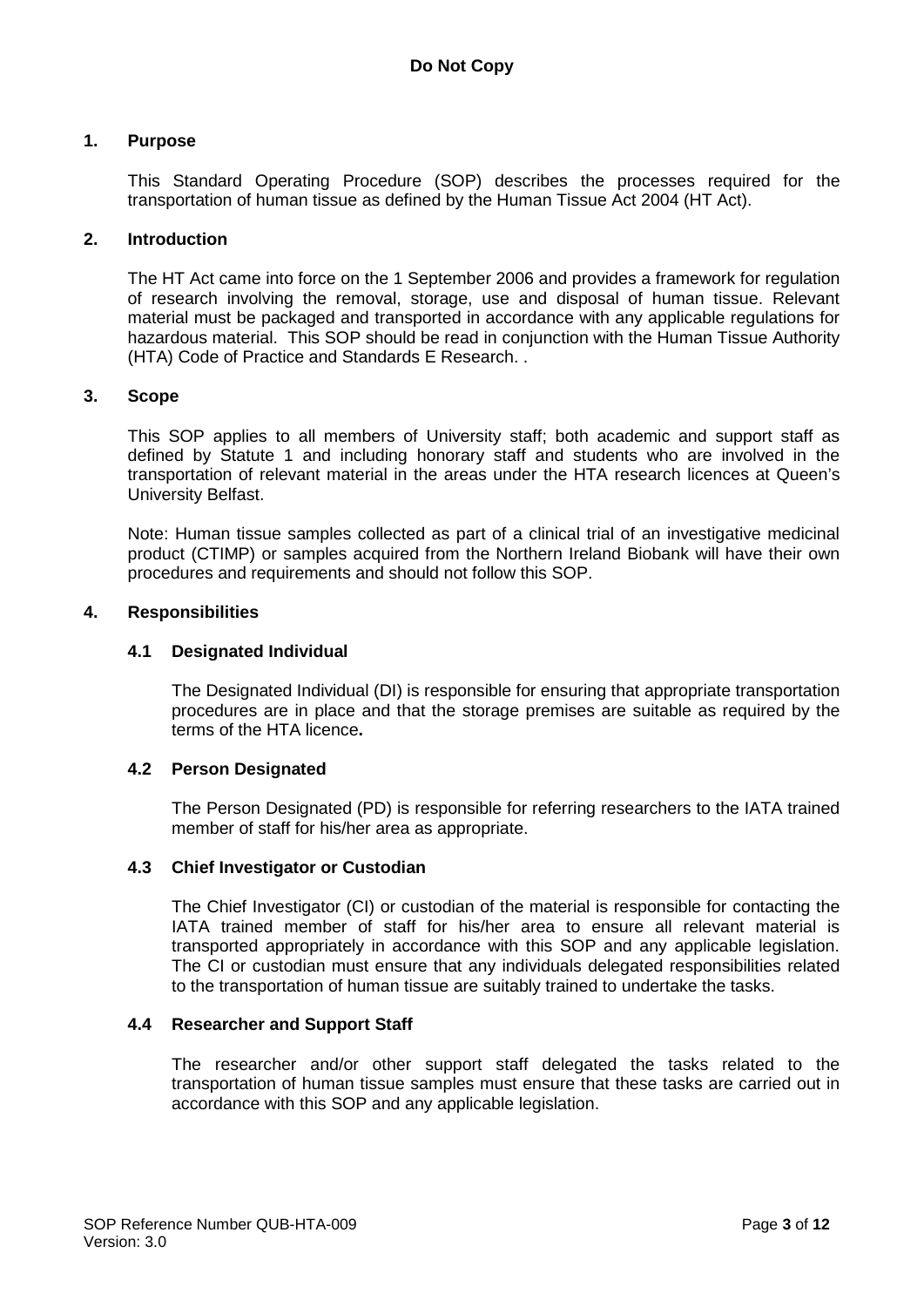#### **5. Procedure**

#### **5.1 General**

In circumstances where material collected before or after the implementation of the HT Act, is being transferred from the University to another organisation, and there are no existing research agreements in place to govern the transfer (e.g. Service Level Agreement (SLA), collaboration agreement or clinical trial agreement) then a Material Transfer Agreement (MTA) is required.

Where a MTA is required, authorised signatories from the sending and receiving organisations must both sign the agreement before any samples are sent.

The sender (CI or custodian) must ensure that appropriate consent and ethical approval is in place to use the material for the purpose for which it is being transferred.

For tissue transported within Northern Ireland, England or Wales, the receiving organisation must hold a licence from the Human Tissue Authority (unless the material will be rendered acellular or analysed immediately, disposed of appropriately and not stored) or ethical approval from a recognised Research Ethics Committee (REC) must be in place. For exported samples the receiving organisation must be compliant with the regulations in force in the destination country.

Relevant material must be packaged and transported in accordance with any applicable regulations for dangerous goods (e.g. the Carriage of Dangerous Goods and Use of Transportable Pressure Equipment Regulations (Northern Ireland) 2010 and subsequent amendments, the International Air Transport Association (IATA) Dangerous Goods Regulations, European Agreement concerning the International Carriage of Dangerous Goods by Road (ADR), Regulations Concerning the International Carriage of Dangerous Goods by Rail (RID), International Maritime Dangerous Goods (IMDG) Code).

All applicable health and safety policies and procedures must be adhered to. Risk assessments must be completed for all research activities involving human tissue including transportation. It is essential that all risks identified during the course of a scheduled purpose are appropriately recorded and acted upon.

A list of University staff trained in the transport and shipment of dangerous goods is available from the University's Safety Service. The trained staff members within each Centre/School should be contacted for advice and assistance on the transport of dangerous goods including human tissue.

#### **5.2 Classification**

For transport and shipping purposes infectious substances, including human tissue samples are categorised as Category A or Category B.

(i) Category A Infectious Substances are infectious substances in a form that when exposure occurs are capable of causing permanent disability, life-threatening or fatal disease to humans or animals. An indicative list of Category A infectious substances can be found in Appendix 1. They are assigned the following UN numbers and shipping names:

UN 2814 – Infectious substance, affecting humans

UN 2900 – Infectious substance affecting animals only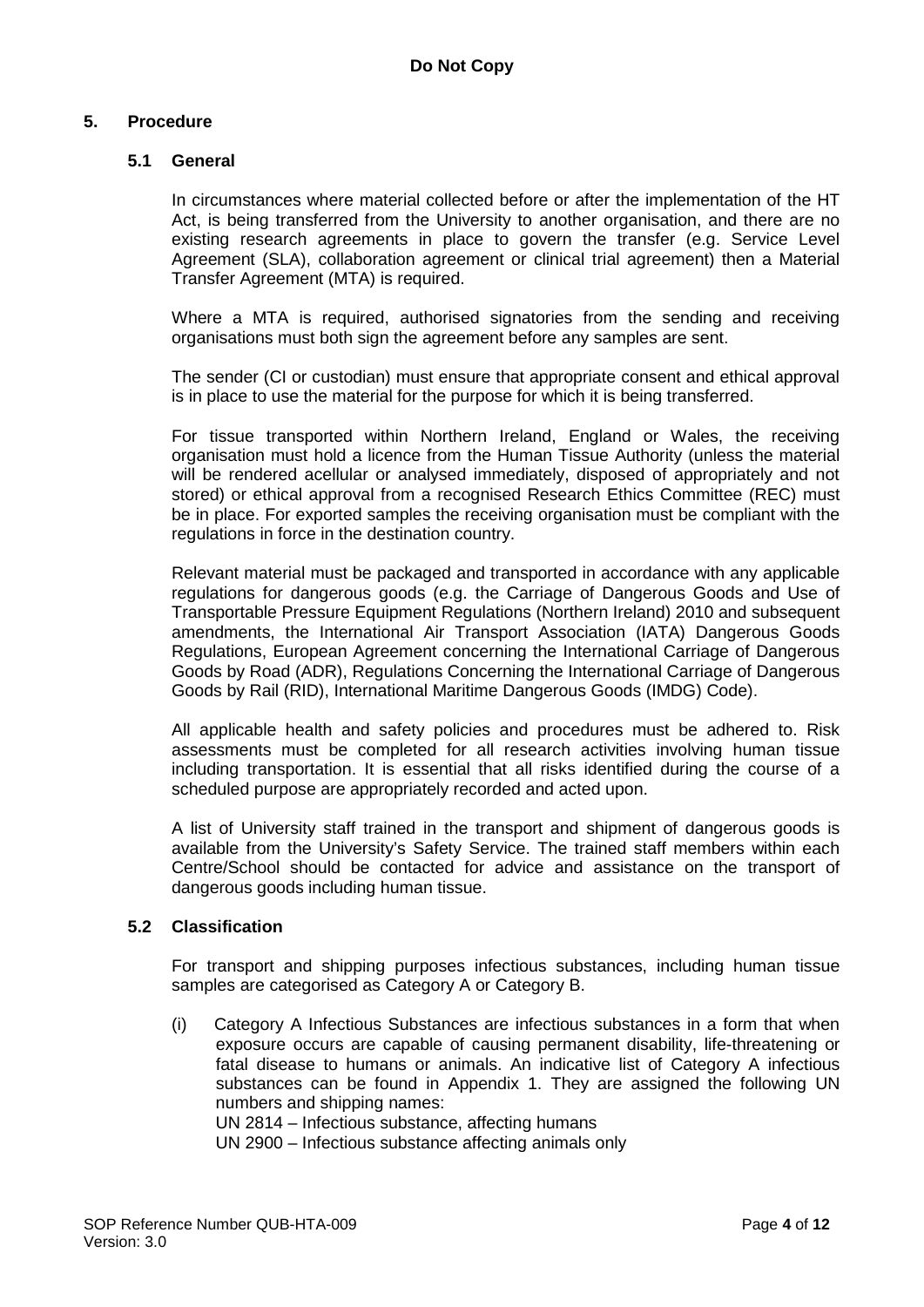Category A Infectious Substances must be packaged in accordance with Packing Instruction 620 (PI 620). Details of transport requirements for Category A infectious substances are not provided in this SOP. Advice must be sought from Safety Services prior to the transport of any Category A infectious substances.

(ii) Category B Infectious Substances are infectious substances that do not meet the criteria for Category A. They are assigned the following UN number and shipping name:

UN 3373 – Biological Substance, Category B

#### Exemptions:

Dried blood spots collected by applying a drop of blood onto absorbent material or faecal occult blood screening tests are exempt from the classification requirements. Substances in a form whereby any pathogens have been neutralised or inactivated such that they no longer pose a health risk are not subject to the classifications above and associated regulations, unless they fall into another classification of dangerous goods.

#### **5.3 Packaging**

Category B Infectious Substances must be packaged in accordance with Packing Instruction 650 (PI 650). The packaging requirements of PI 650 are summarised in Appendix 2.

Human tissue samples which are exempt from the regulations must be packaged in appropriate leak proof or break resistant containers to prevent contamination and minimise any possible risks associated with a breakage, spillage or leak. The packaging must be suitable and sufficiently robust for the planned mode of transport.

When shipping is undertaken by a third party (e.g. courier), the packaging requirements stipulated by the third party should also be adhered to when shipping samples.

#### **5.4 Labelling**

Category B Infectious Substances must be labelled in accordance with PI 650. The labelling requirements of PI 650 are summarised in Appendix 2.

For exempt samples the package must be labelled 'EXEMPT HUMAN SPECIMEN'.

All labelling and marking must be clearly visible and sufficiently secure to withstand the mode of transport and remain legible.

Samples must be labelled with an appropriate identification code.

The name, address and contact details of the sender and the recipient must be clearly visible.

If previously used packaging is being re-used, any unnecessary or incorrect labels must be removed.

All necessary hazard information and handling labels must be applied.

When transport is undertaken by a third party (e.g. courier), any additional labelling guidelines supplied by the third party should be adhered to when shipping samples.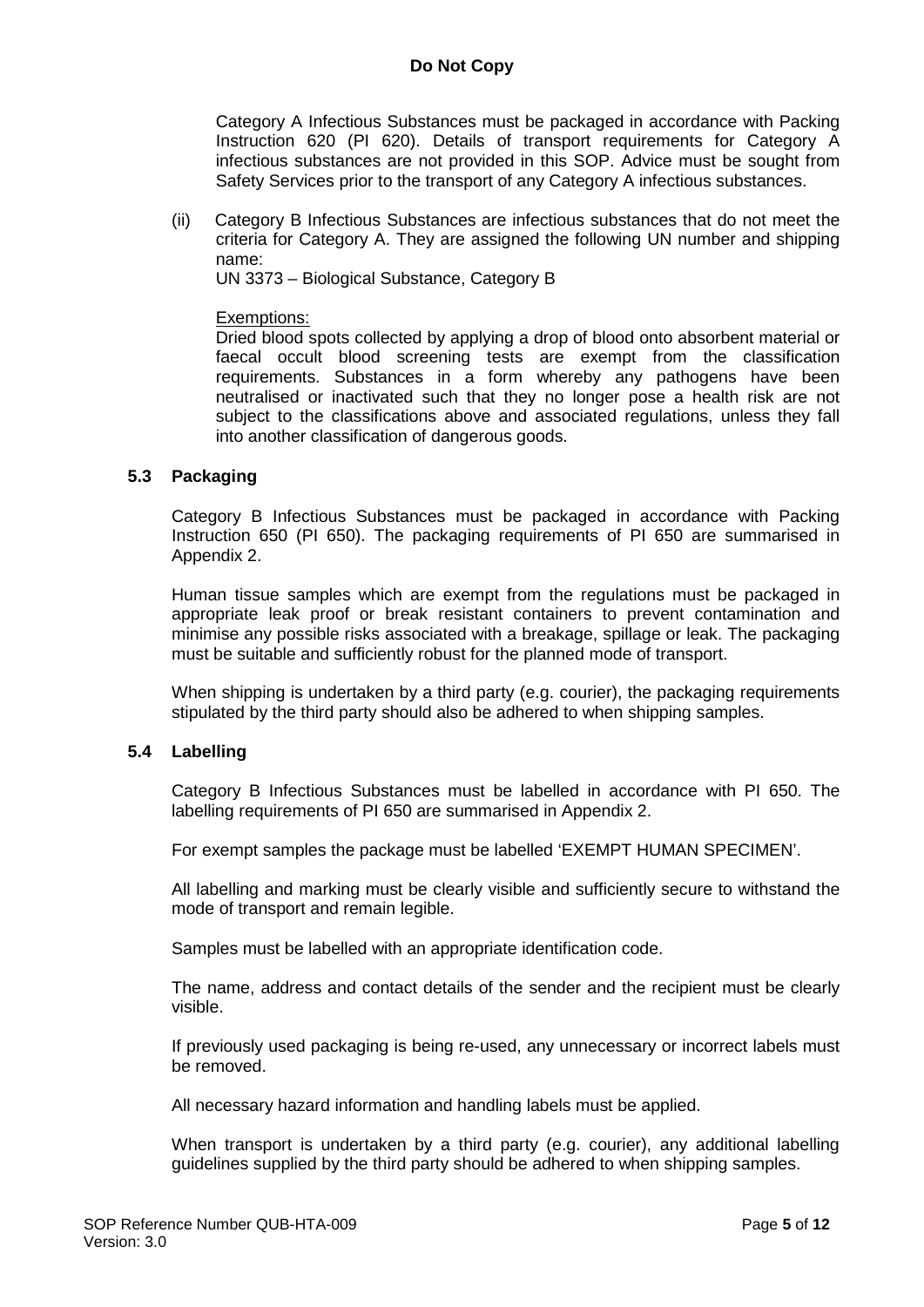#### **5.5 Temperature Maintenance**

Human tissue samples may require temperature maintenance during transportation and refrigerants such as cool packs, dry ice and liquid nitrogen may be used. Any refrigerants used must be packaged appropriately to maintain sample integrity and in accordance with any applicable legislation.

Consideration must be given to the amount of refrigerant to be packed to ensure the sample integrity is maintained during transport.

When human tissue samples are shipped by air and the package contains dry ice all applicable requirements of Packing Instruction 954 (PI 954) must be adhered to. Appendix 3 contains summary guidance for PI 954.

#### **5.6 Chemical Preservation**

Chemicals may be used to preserve or stabilise human tissue samples during transportation. Advice from University staff trained in the transport of dangerous goods should be sought to determine if the chemical substance(s) is considered dangerous goods for the purpose of transportation.

When the transportation process involves other chemical or biological hazards then a COSHH assessment must be completed as appropriate.

A list of University staff trained in the transport and shipment of dangerous goods is available from the University's Safety Service.

#### **5.7 Use of Third Parties**

When a third party (e.g. professional courier) is used they should have established and reliable procedures for the transport of relevant material.

When a third party (e.g. courier) is used a secure tracking system should be in place to maintain traceability of relevant material during transport.

Consideration should be given to the dates and timing selected for transport. Sending samples destined to arrive on public holidays and/or weekends should be avoided unless the receiving organisation is prepared to accept samples on such days. It is the responsibility of the sender to ensure the receiving organisation is aware of the transport of the relevant material and prepared for receipt.

Senders should be aware of the courier's time commitment for delivery and when temperature maintenance is required, use sufficient quantities of refrigerant to ensure sample integrity is maintained for the duration of transport. Consideration should also be given to possible delays in transport (e.g. at customs or due to adverse weather conditions) and the use of couriers who are prepared to replenish refrigerants in the event that delays occur.

#### **5.8 Use of Private Vehicles**

If a private vehicle is to be used it is the responsibility of the registered owner to ensure that their insurance is valid for business use and the purpose of sample transport.

The packaging, labelling and marking requirements as described in Appendix 2 will apply for Category B infectious substances transported on public roads.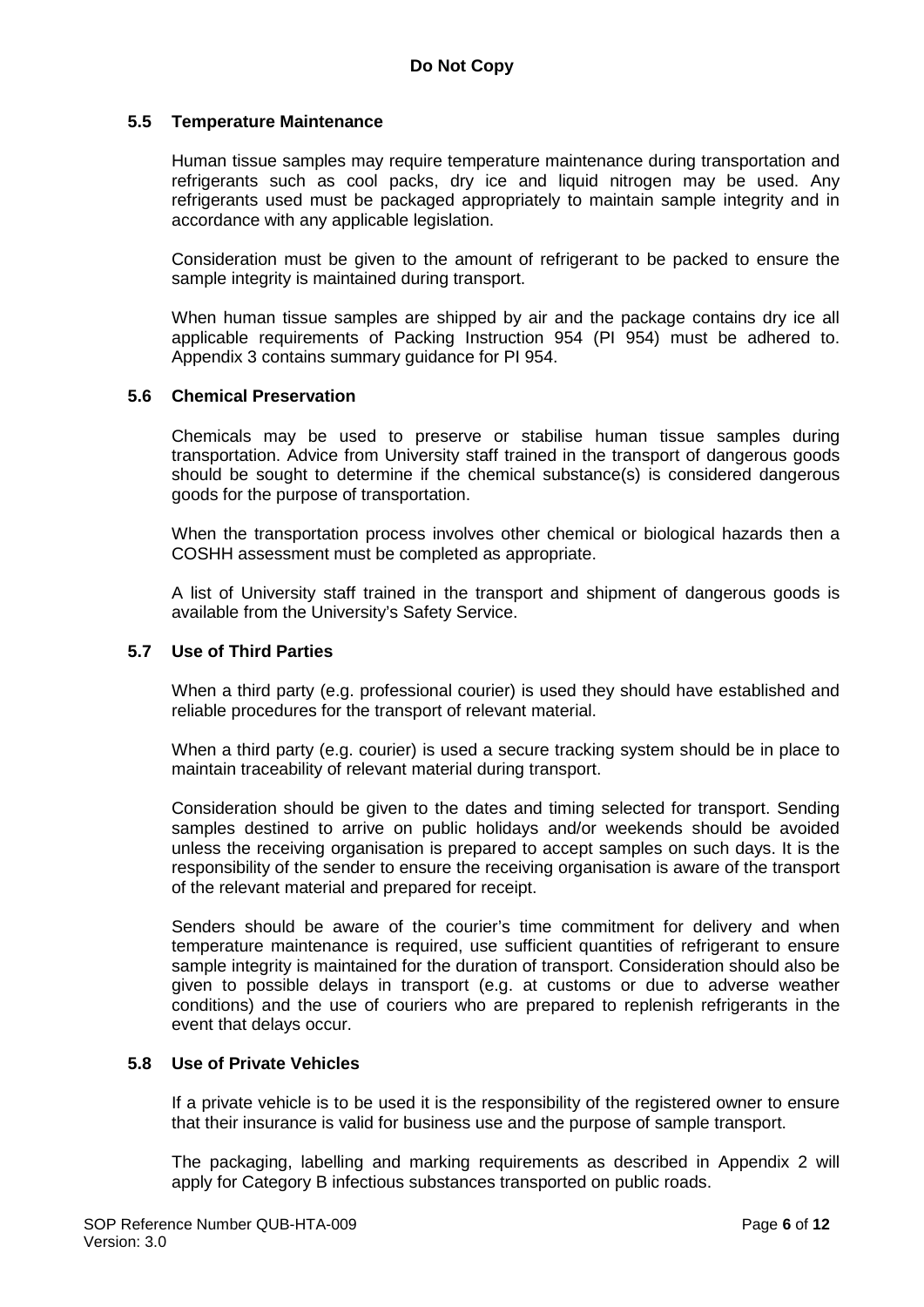Transport by road should be by a direct route and human tissue samples should not be left unattended unnecessarily in private vehicles.

#### **5.9 Transportation between University premises**

Samples transferred on foot between the University premises (and the Belfast Health and Social Care Trust) must be transported in appropriate containers to prevent contamination and minimise any possible risks associated with a spillage, breakage or leak.

#### **5.10 Documentation**

The CI (or designated researcher) must ensure all relevant documentation relating to the transport of relevant material is maintained, including MTAs/SLAs, customs declarations, records of transport and confirmation from the receiving organisation of safe receipt of the material.

The QOL Tissue Register must be updated to reflect the transfer of relevant material.

#### **6. References**

Human Tissue Authority Code of Practice and Standards E Research <https://www.hta.gov.uk/hta-codes-practice-and-standards> (last accessed April 2017)

Human Tissue Authority definition of relevant material <http://www.hta.gov.uk/legislationpoliciesandcodesofpractice/definitionofrelevantmaterial.cfm> (last accessed April 2017)

Human Tissue Authority Code of Practice and Standards A Guiding Principles and the Fundamental Principle of Consent <https://www.hta.gov.uk/hta-codes-practice-and-standards> (last accessed April 2017)

QUB Safety Service Transport of Dangerous Goods

[http://www.qub.ac.uk/directorates/HumanResources/OccupationalHealthandSafety/Guidance](http://www.qub.ac.uk/directorates/HumanResources/OccupationalHealthandSafety/GuidanceNotes/TransportofDangerousGoods/) [Notes/TransportofDangerousGoods/](http://www.qub.ac.uk/directorates/HumanResources/OccupationalHealthandSafety/GuidanceNotes/TransportofDangerousGoods/) (last accessed April 2017)

The Carriage of Dangerous Goods and Use of Transportable Pressure Equipment Regulations (Northern Ireland) 2010 and subsequent amendments [\(http://www.legislation.gov.uk/nisr/2011/365/made\)](http://www.legislation.gov.uk/nisr/2011/365/made) (last accessed April 2017)

International Civil Aviation Organization (ICAO) Technical Instructions for the Safe Transport of Dangerous Goods by Air [http://www.icao.int/safety/DangerousGoods/Pages/technical](http://www.icao.int/safety/DangerousGoods/Pages/technical-instructions.aspx)[instructions.aspx](http://www.icao.int/safety/DangerousGoods/Pages/technical-instructions.aspx) (last accessed April 2017)

European Agreement concerning the International Carriage of Dangerous Goods by Road (ADR) [http://www.unece.org/trans/danger/publi/adr/adr\\_e.html](http://www.unece.org/trans/danger/publi/adr/adr_e.html) (last accessed April 2017)

Regulations Concerning the International Carriage of Dangerous Goods by Rail (RID) [http://otif.org/fileadmin/new/3-Reference-Text/3B-RID/RID\\_2017\\_E.pdf](http://otif.org/fileadmin/new/3-Reference-Text/3B-RID/RID_2017_E.pdf) (last accessed April 2017)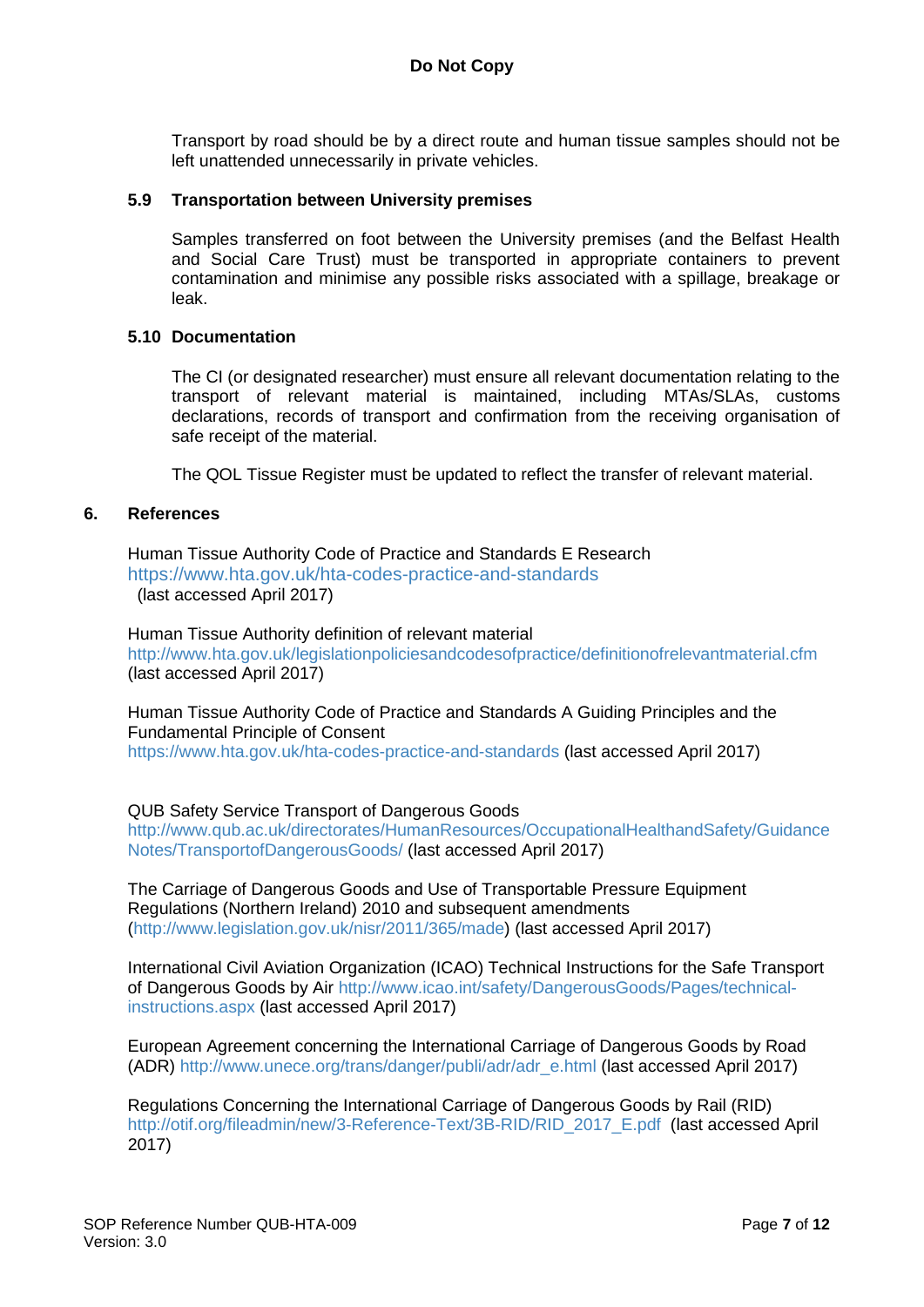International Maritime Dangerous Goods (IMDG) Code <http://www.imo.org/Publications/IMDGCode/Pages/Default.aspx> (last accessed April 2017)

International Air Transport Association (IATA) Dangerous Goods Regulations [\(http://www.iata.org\)](http://www.iata.org/) (last accessed April 2017)

#### **7. Appendices**

- Appendix 1 Indicative List of Category A Infectious Substance;<br>Appendix 2 Category B Infectious Substances Summary Tran
- Appendix 2 Category B Infectious Substances Summary Transportation Requirements;<br>Appendix 3 Dry Ice Summary Transportation Requirements.
- Dry Ice Summary Transportation Requirements.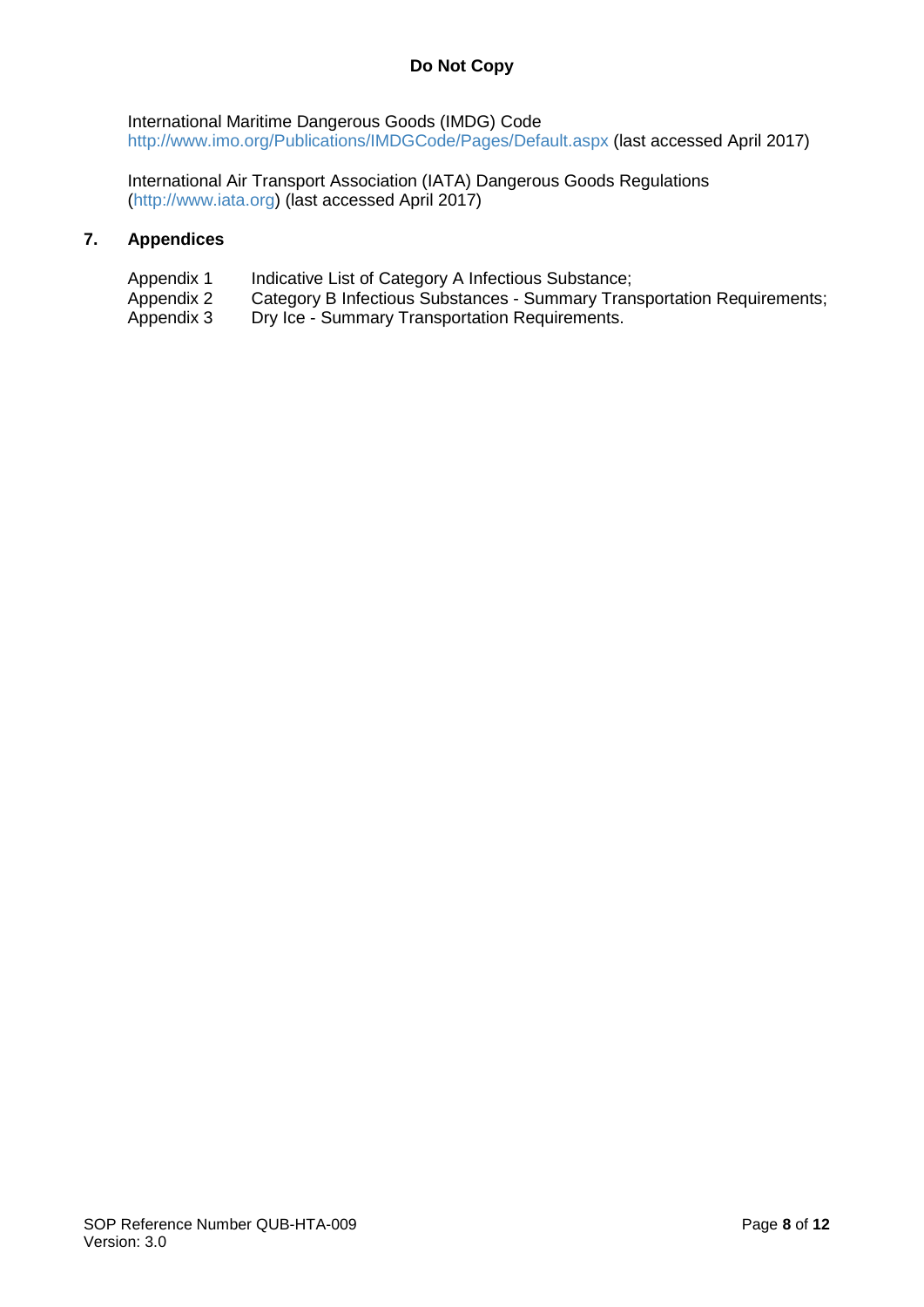#### QUB-HTA-009 Appendix 1

# **Category A Infectious Substances, Affecting Humans – UN2814**

| Bacillus anthracis (cultures only)<br>Brucella abortus (cultures only) |
|------------------------------------------------------------------------|
|                                                                        |
| Brucella melitensis (cultures only)                                    |
| Brucella suis (cultures only)                                          |
| Burkholderia mallei-Pseudomonas mallei-Glanders (cultures only)        |
| Burkholderia pseudomallei-Pseudomonas pseudomallei (cultures only)     |
| Chlamydia psittaci-avian strains (cultures only)                       |
| Clostridium botulinum (cultures only)                                  |
| Coccidioides immitis (cultures only)                                   |
| Coxiella burnetii (cultures only)                                      |
| Crimean-Congo haemorrhagic fever virus                                 |
| Dengue virus (cultures only)                                           |
| Eastern equine encephalitis virus (cultures only)                      |
| Escherichia coli, verotoxigenic (cultures only)                        |
| Ebola virus                                                            |
|                                                                        |
| <b>Flexal virus</b>                                                    |
| Francisella tularensis (cultures only)                                 |
| Guanarito virus                                                        |
| Hantaan virus                                                          |
| Hantavirus causing hemorrhagic fever with renal syndrome               |
| Hendra virus                                                           |
| Hepatitis B virus (cultures only)                                      |
| Herpes B virus (cultures only)                                         |
| Human immunodeficiency virus (cultures only)                           |
| Highly pathogenic avian influenza virus (cultures only)                |
| Japanese Encephalitis virus (cultures only)                            |
| Junin virus                                                            |
| Kyasanur Forest disease virus                                          |
| Lassa virus                                                            |
| Machupo virus                                                          |
| Marburg virus                                                          |
| Monkeypox virus                                                        |
|                                                                        |
| Mycobacterium tuberculosis (cultures only)                             |
| Nipah virus                                                            |
| Omsk haemorrhagic fever virus                                          |
| Poliovirus (cultures only)                                             |
| Rabies virus (cultures only)                                           |
| Rickettsia prowazekii (cultures only)                                  |
| Rickettsia rickettsii (cultures only)                                  |
| Rift Valley fever virus (cultures only)                                |
| Russian spring-summer encephalitis virus (cultures only)               |
| Sabia virus                                                            |
| Shigella dysenteriae type 1 (cultures only)                            |
| Tick-borne encephalitis virus (cultures only) 3                        |
| Variola virus                                                          |
| Venezuelan equine encephalitis virus (cultures only) 3.6               |
| West Nile virus (cultures only)                                        |
| Yellow fever virus (cultures only)                                     |
|                                                                        |
| Yersinia pestis (cultures only)                                        |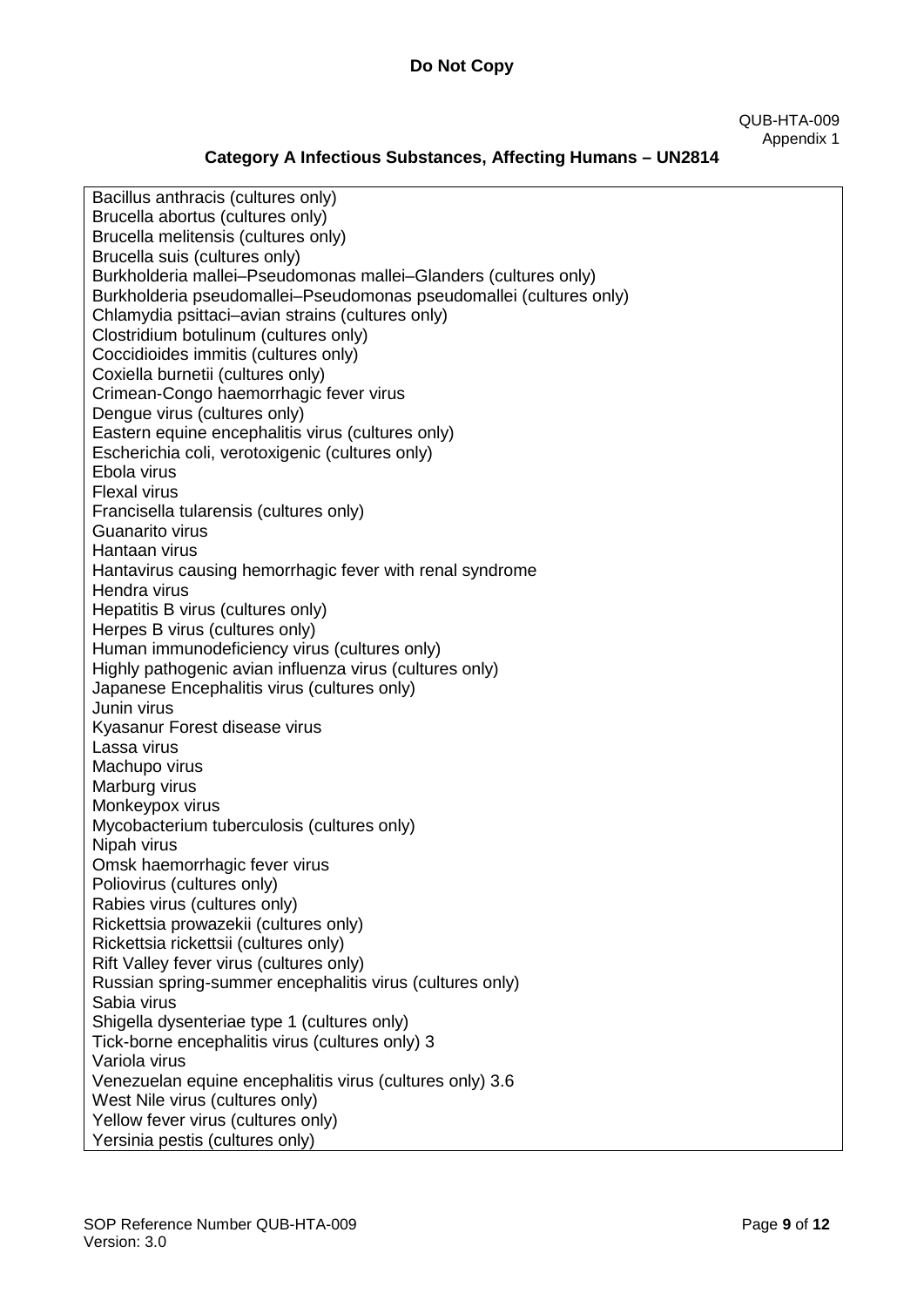### **Infectious Substance Category B - Transportation Requirements Summary\***

\*Packing Instruction 650 should be referred to for detailed instructions.

| <b>Classification</b>  | Class 6.2                                                                                                                                               |
|------------------------|---------------------------------------------------------------------------------------------------------------------------------------------------------|
| <b>UN Number</b>       | <b>UN 3373</b>                                                                                                                                          |
| <b>Shipping Name</b>   | Infectious Substance Category B                                                                                                                         |
| <b>Packing</b>         | PI 650                                                                                                                                                  |
| <b>Instruction</b>     |                                                                                                                                                         |
| Packaging              | The packaging must be of adequate strength to withstand the mode of                                                                                     |
| <b>Requirements</b>    | transport chosen (including manual or mechanical handling) and the material                                                                             |
|                        | must be packaged in such a manner as to prevent any deterioration or                                                                                    |
|                        | contamination that might be caused by conditions of transport                                                                                           |
|                        | Primary receptacles must be placed in secondary packing in such a way that                                                                              |
|                        | under normal transport conditions they cannot break or leak their contents into                                                                         |
|                        | the secondary packaging                                                                                                                                 |
|                        | <b>For liquid substances</b>                                                                                                                            |
|                        |                                                                                                                                                         |
|                        | The packaging must consist of three components:                                                                                                         |
|                        | (a) leakproof primary receptacle                                                                                                                        |
|                        | (b) leakproof secondary packaging                                                                                                                       |
|                        | (c) outer packaging (for transport by air the outer packaging must be                                                                                   |
|                        | rigid)                                                                                                                                                  |
|                        | Absorbent material (eg cotton wool) must be placed between the primary                                                                                  |
|                        | receptacle and secondary packaging in a sufficient quantity to absorb the entire                                                                        |
|                        | contents of the primary receptacle and maintain the integrity of the outer                                                                              |
|                        | packaging                                                                                                                                               |
|                        |                                                                                                                                                         |
|                        | For solid substances                                                                                                                                    |
|                        | The packaging must consist of three components:                                                                                                         |
|                        | (a) siftproof primary receptacle                                                                                                                        |
|                        | (b) siftproof secondary packaging                                                                                                                       |
|                        | (c) outer packaging (for transport by air the outer packaging must be                                                                                   |
|                        | rigid)                                                                                                                                                  |
|                        | For solid samples transported and the primary receptacle must not exceed the                                                                            |
|                        | outer packaging weight limit                                                                                                                            |
| <b>Packaging size</b>  | One surface of the outer packaging must have minimum dimensions of 100 x                                                                                |
|                        | 100mm                                                                                                                                                   |
| Packaging              | The packaging must be capable of passing a 1.2m drop test                                                                                               |
| <b>Testing</b>         |                                                                                                                                                         |
|                        | For transport by air, the primary receptacle or secondary packaging must be                                                                             |
| <b>Quantity Limits</b> | capable of withstanding without leakage an internal pressure of 95 kPa<br>For liquid substances the primary receptacle cannot contain more than 1 litre |
| (Air only)             | and the outer packaging must not contain more than 4 litres (excluding ice, dry                                                                         |
|                        | ice or liquid nitrogen)                                                                                                                                 |
|                        |                                                                                                                                                         |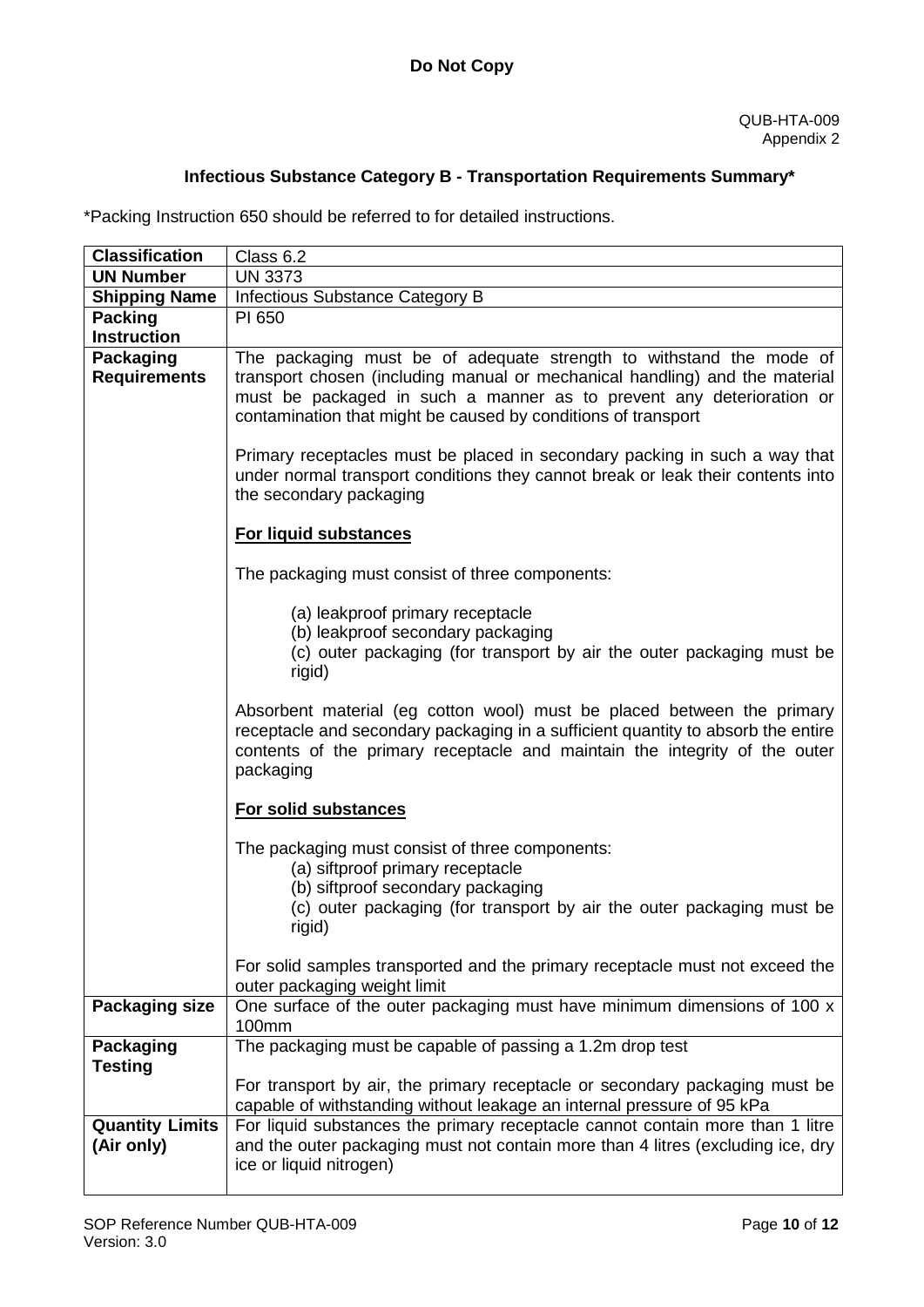|                      | For solid substances the outer packaging must not contain more than 4<br>kilograms (excluding ice, dry ice or liquid nitrogen and not applicable to body |
|----------------------|----------------------------------------------------------------------------------------------------------------------------------------------------------|
|                      |                                                                                                                                                          |
|                      | parts or organs)                                                                                                                                         |
| Labelling            | The label illustrated below must be clearly displayed on the outer packaging:                                                                            |
|                      | <b>UN3373</b>                                                                                                                                            |
|                      | The package surface must be a contrasting colour to the background of the<br>mark                                                                        |
|                      | Each side of the mark must have a length of at least 50mm, the width of the<br>line must be at least 2mm and the letters and numbers at least 6mm high   |
|                      | The term 'BIOLOGICAL SUBSTANCE, CATEGORY B', must be marked<br>adjacent to the label and the letters must be at least 6mm high                           |
|                      | The name, address and contact details of the sender and the recipient must be<br>clearly visible (including emergency contact details if applicable)     |
| <b>Documentation</b> | For transport by air an itemised list of contents must be included between the                                                                           |
|                      | secondary and outer packaging                                                                                                                            |
|                      |                                                                                                                                                          |
|                      | Other documentation such as Air Waybill, Shipper's Declaration or customs                                                                                |
|                      | declaration to be completed as required                                                                                                                  |